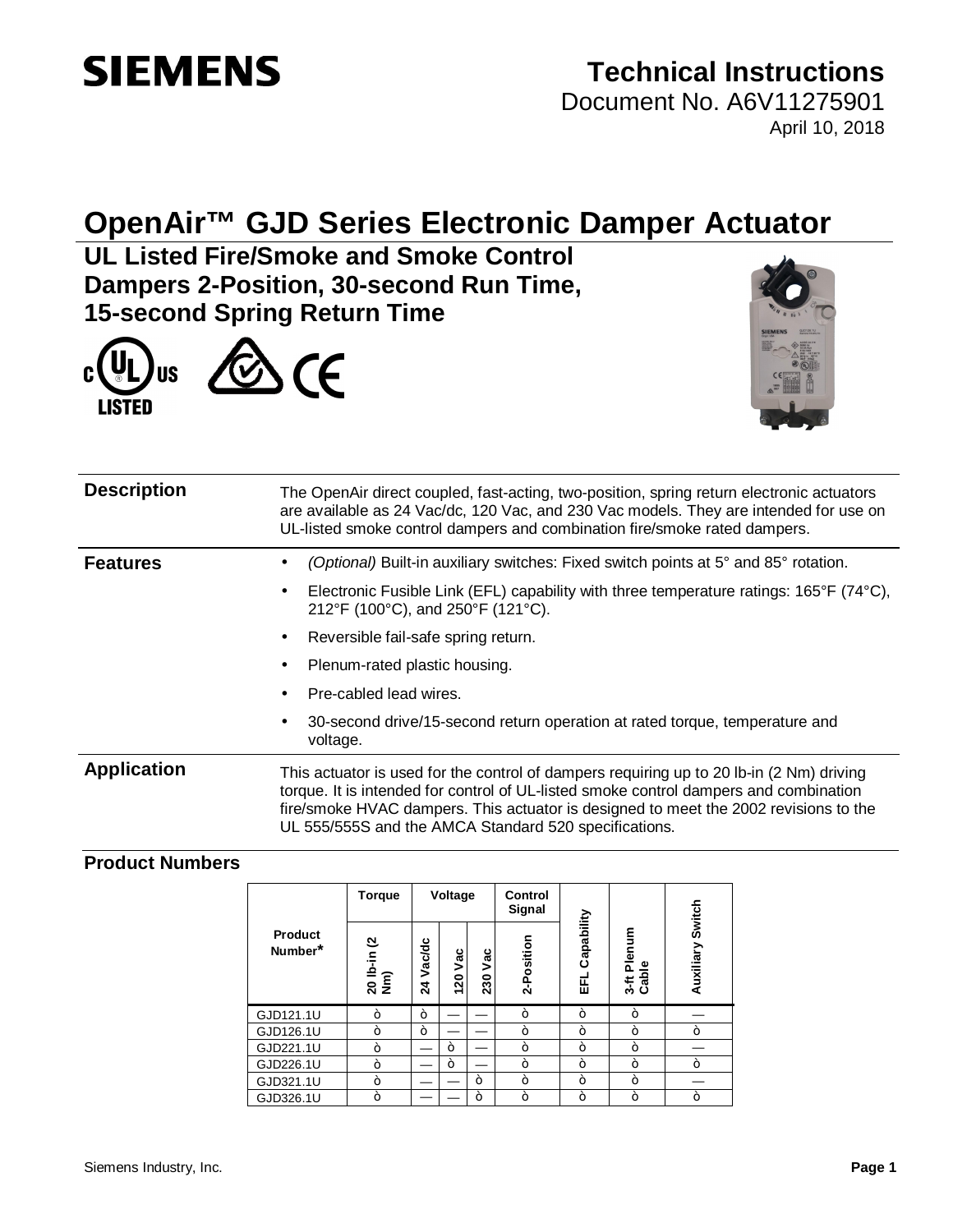| <b>Warning/Caution Notations</b> |                                          |                                                   |                                                                             |  |
|----------------------------------|------------------------------------------|---------------------------------------------------|-----------------------------------------------------------------------------|--|
|                                  | <b>WARNING</b>                           | do not perform a procedure as specified.          | Personal injury or loss of life may occur if you                            |  |
|                                  | <b>CAUTION:</b>                          | perform a procedure as specified.                 | Equipment damage may occur if you do not                                    |  |
| <b>Service</b>                   | <b>WARNING:</b>                          |                                                   |                                                                             |  |
|                                  |                                          | actuator voids the warranty.                      | Do not open the actuator. Personal injury may occur if opened. Opening the  |  |
|                                  |                                          | If the actuator is inoperative, replace the unit. |                                                                             |  |
| <b>Specifications</b>            | Operating voltage                        |                                                   | 24 Vac ±20%<br>24 Vdc +20%, -10%                                            |  |
| <b>Power supply</b>              | Frequency                                |                                                   | 50/60 Hz<br>120 Vac ±10%                                                    |  |
|                                  | Frequency                                |                                                   | 60 Hz<br>230 Vac ±10%                                                       |  |
|                                  | Frequency<br>Power consumption           |                                                   | 50/60 Hz<br>24 Vac/dc, 120 Vac                                              |  |
|                                  | Running                                  |                                                   | $~10$ VA/5W                                                                 |  |
|                                  | Holding                                  |                                                   | $~5$ VA/3W                                                                  |  |
|                                  | Power Consumption                        |                                                   | 230 Vac                                                                     |  |
|                                  | Running<br>Holding                       |                                                   | $~12$ VA/5W<br>$\sim$ 7 VA/3W                                               |  |
|                                  | <b>CAUTION:</b><br>the actuator.         |                                                   | Continuous use at voltages above the recommended tolerances may damage      |  |
| <b>Function</b>                  | Running torque                           |                                                   | 20 lb-in (2 Nm) (minimum)                                                   |  |
|                                  | Stall torque (minimum)                   |                                                   | 35 lb-in (4 Nm)                                                             |  |
|                                  | Torque reduction at elevated temperature |                                                   | Less than 10%                                                               |  |
|                                  | Runtime for 90°                          |                                                   | 30 seconds nominal                                                          |  |
|                                  |                                          | closing (on power loss) with spring return        | 15 seconds maximum                                                          |  |
|                                  | Nominal angle of rotation                |                                                   | $95^{\circ}$                                                                |  |
| <b>Life Expectancy</b>           |                                          |                                                   | Minimum 20,000 full stroke cycles                                           |  |
| <b>Mounting</b>                  | Damper shaft size                        |                                                   | 0.5-inch (12,7 mm) round                                                    |  |
|                                  | Damper shaft length, minimum             |                                                   | 1.4-inch (36 mm)                                                            |  |
| <b>Housing</b>                   | Enclosure                                |                                                   | NEMA <sub>1</sub>                                                           |  |
|                                  | Material                                 |                                                   | Plenum-rated plastic                                                        |  |
| <b>Ambient conditions</b>        | Operation                                |                                                   | 0°F to 130°F (-18°C to 55°C),<br>one time 250°F (121°C) 1/2 hour per UL555S |  |
|                                  | Storage and transport                    |                                                   | $-40^{\circ}$ F to 158°F ( $-40^{\circ}$ C to 70°C)                         |  |
|                                  | Ambient humidity (non-condensing)        |                                                   | Maximum 95% rh non-condensing                                               |  |
|                                  | Teflon <sup>®</sup> cable                |                                                   | 400°F (200°C)                                                               |  |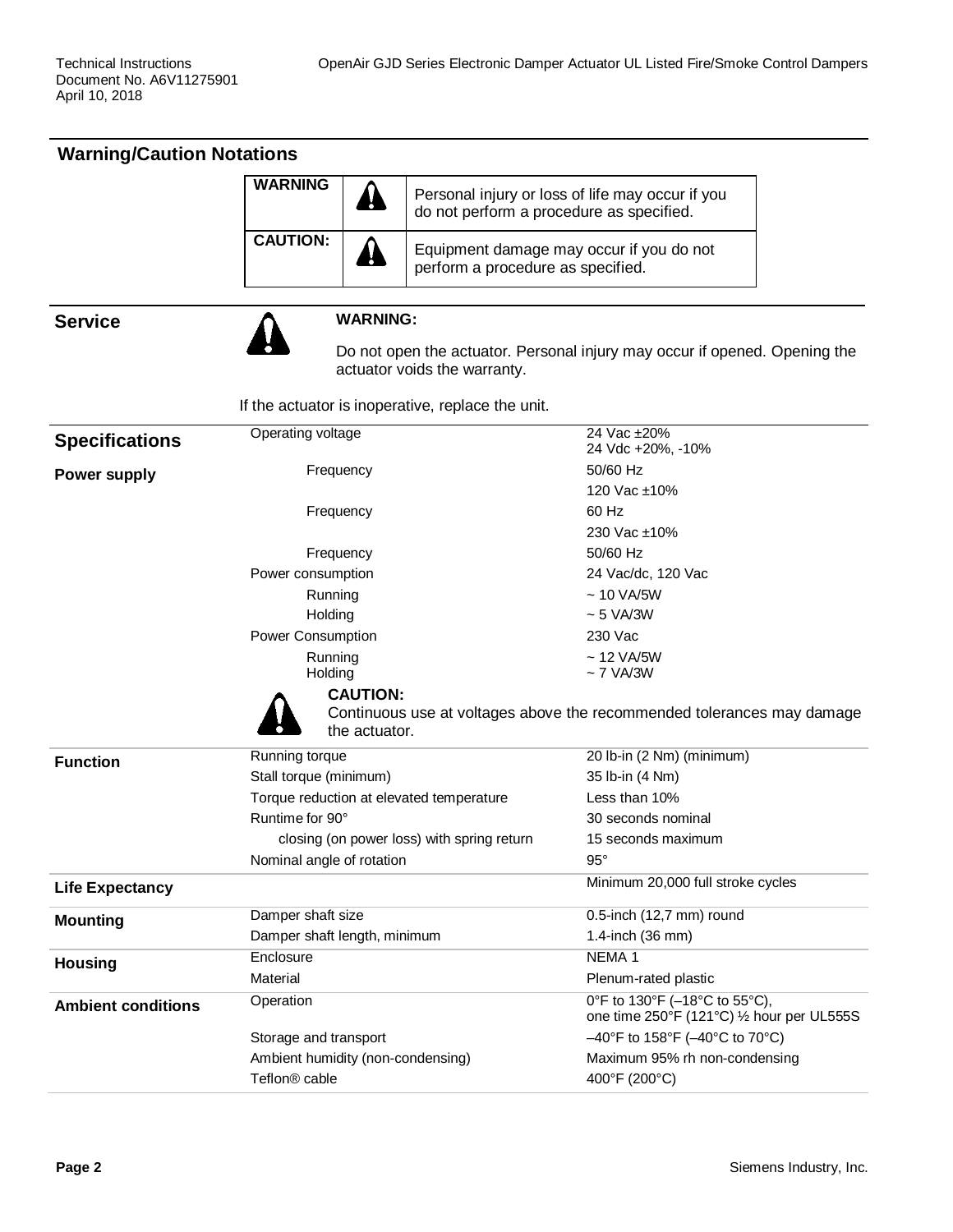| <b>Specifications, Continued</b> |                                             |                                                                                               |  |
|----------------------------------|---------------------------------------------|-----------------------------------------------------------------------------------------------|--|
| <b>Fixed Dual End Switches</b>   | <b>Fixed Dual End Switches</b><br>AC rating | 24 Vac to 250 Vac, 24 Vdc<br>6A resistive/<br>2 FLA/12 LRA                                    |  |
|                                  | Temperature rating                          | 350°F (177°C)                                                                                 |  |
| <b>Agency certification</b>      |                                             | UL60730                                                                                       |  |
|                                  |                                             | cUL CSA 60730                                                                                 |  |
|                                  |                                             | CE conformity for Residential, Commercial,<br>and Industrial environments                     |  |
|                                  |                                             | Australian RCM conformity                                                                     |  |
| <b>Miscellaneous</b>             | Pre-cabled connection                       |                                                                                               |  |
|                                  | Length:                                     | 3 ft (0.9m)                                                                                   |  |
|                                  |                                             | 19/30 strand 18 GA                                                                            |  |
|                                  | <b>Dimensions</b>                           | 5.61" H $\times$ 2.83" W $\times$ 2.48" D<br>$(142.6$ mm H $\times$ 72 mm W $\times$ 63 mm D) |  |
|                                  | Weight                                      | 1.32 lbs. (0.60 kg)                                                                           |  |
|                                  | Country of Origin                           | <b>USA</b>                                                                                    |  |
|                                  |                                             |                                                                                               |  |

#### **Accessories**



**Electronic Fusible Link (EFL)** ASK791.165 (165°F [74°C] operation) ASK791.212 (212°F [100°C] operation) ASK791.250 (250°F [121°C] operation)

**Figure 1.**

**Operation** When power is applied, the actuator coupling moves toward the open position, 90°. The actuator opens in 30 seconds nominal, 90° at 60 Hz. In the event of a power failure or when operating voltage is turned off, the actuator returns to the **0** position. The return time is 15 seconds (maximum) for 90°.

> The National Fire Protection Association NFPA 92A Standard for Recommended Practice for Smoke-Control System and UL 864 Standard for Control Units and Accessories for Fire Alarm Systems, require weekly self-tests for **dedicated** smoke control equipment used in a smoke control system. The National Fire Protection Association NFPA 72 Standard for National Fire Alarm Codes states that all life-safety systems are to be functionally checked at least annually.

> The GJD actuator does not require any periodic cycling to function properly as an integral part of an active smoke control damper system. Check the smoke control damper/actuator every time you functionally check your smoke detectors, emergency lights, and/or power generators for operation.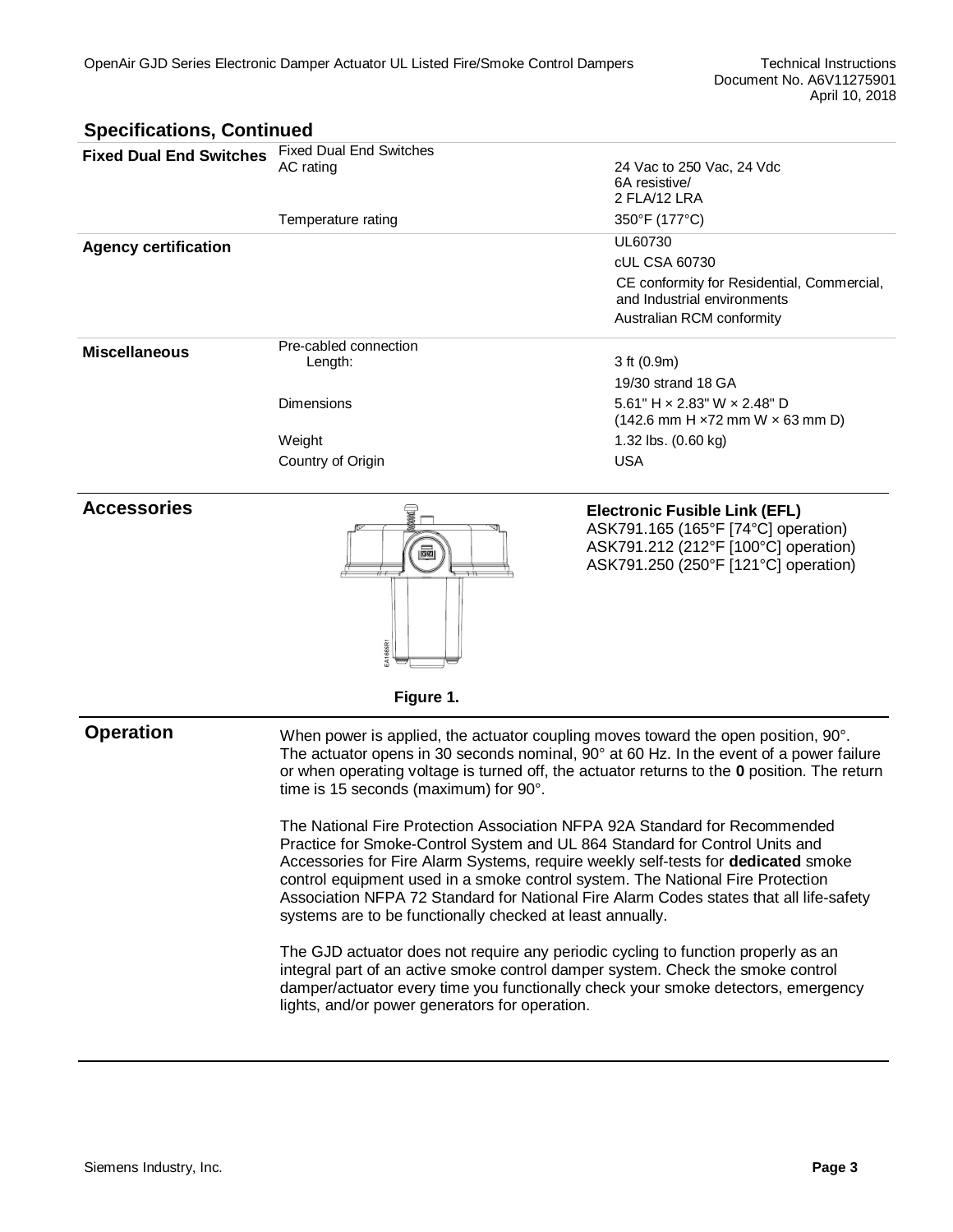**Installation** See *OpenAir™ GJD Series Electronic Damper Actuator Designed for UL Listed Fire/Smoke and Smoke Control Dampers Installation Instructions* (A6V11275436) for detailed guidelines.



#### **CAUTION:**

Read and carefully follow the Installation Instructions to avoid equipment damage.

**Wiring** All wiring must conform to NEC and local codes and regulations.

#### **Wire Designations**

**24 Vac/dc**



| <b>Function</b> | Color |  |
|-----------------|-------|--|
| Supply          | Red   |  |
| Neutral         | Black |  |



**Figure 2.**



| <b>Function</b> | Color        |
|-----------------|--------------|
| Line            | <b>Black</b> |
| Neutral         | White        |

**120 Vac**



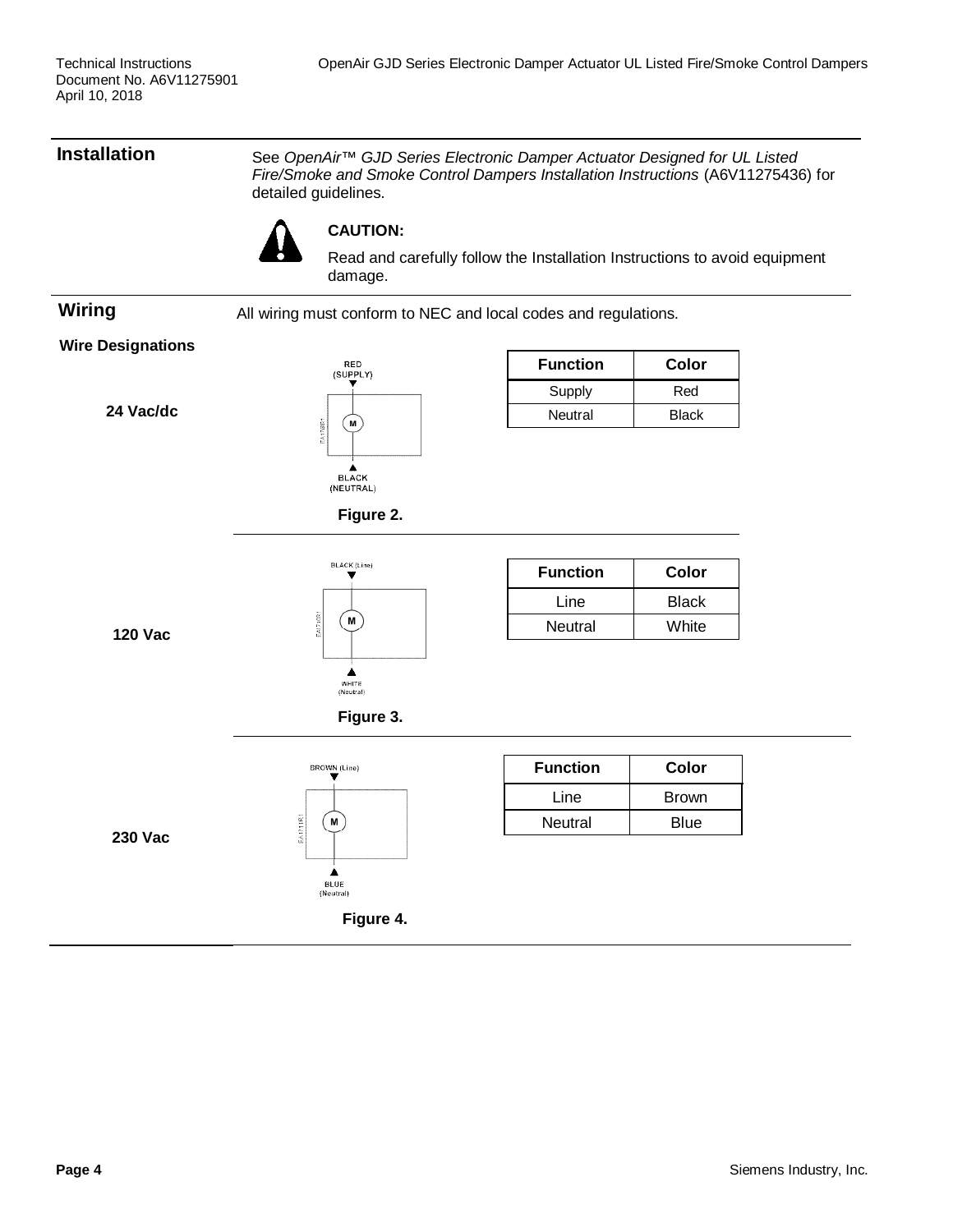### **Auxiliary Switches**



| <b>Actuator</b><br><b>Position</b> | Switch A<br><b>Common S1</b><br><b>Connected to</b> | <b>Switch B</b><br><b>Common S4</b><br><b>Connected</b><br>to |
|------------------------------------|-----------------------------------------------------|---------------------------------------------------------------|
| $0^\circ$ to $5^\circ$             | S3                                                  | S6                                                            |
| $5^\circ$ to $85^\circ$            | S2                                                  | S6                                                            |
| $85^\circ$ to $90^\circ$           | S2                                                  | S5                                                            |



#### **CAUTION:**

Mixed switch operation to the switching outputs of both dual end switches (5° and 85°) is not permitted.

Either AC line voltage from the same phase must be applied to all six outputs of the fixed dual end switches, or UL-Class 2 voltage must be applied to all six outputs.



**Figure 5. GJD Actuator and EFL.**

#### **NOTE:**

GJD Damper Actuators are pre-wired for coupling with an EFL sensor.